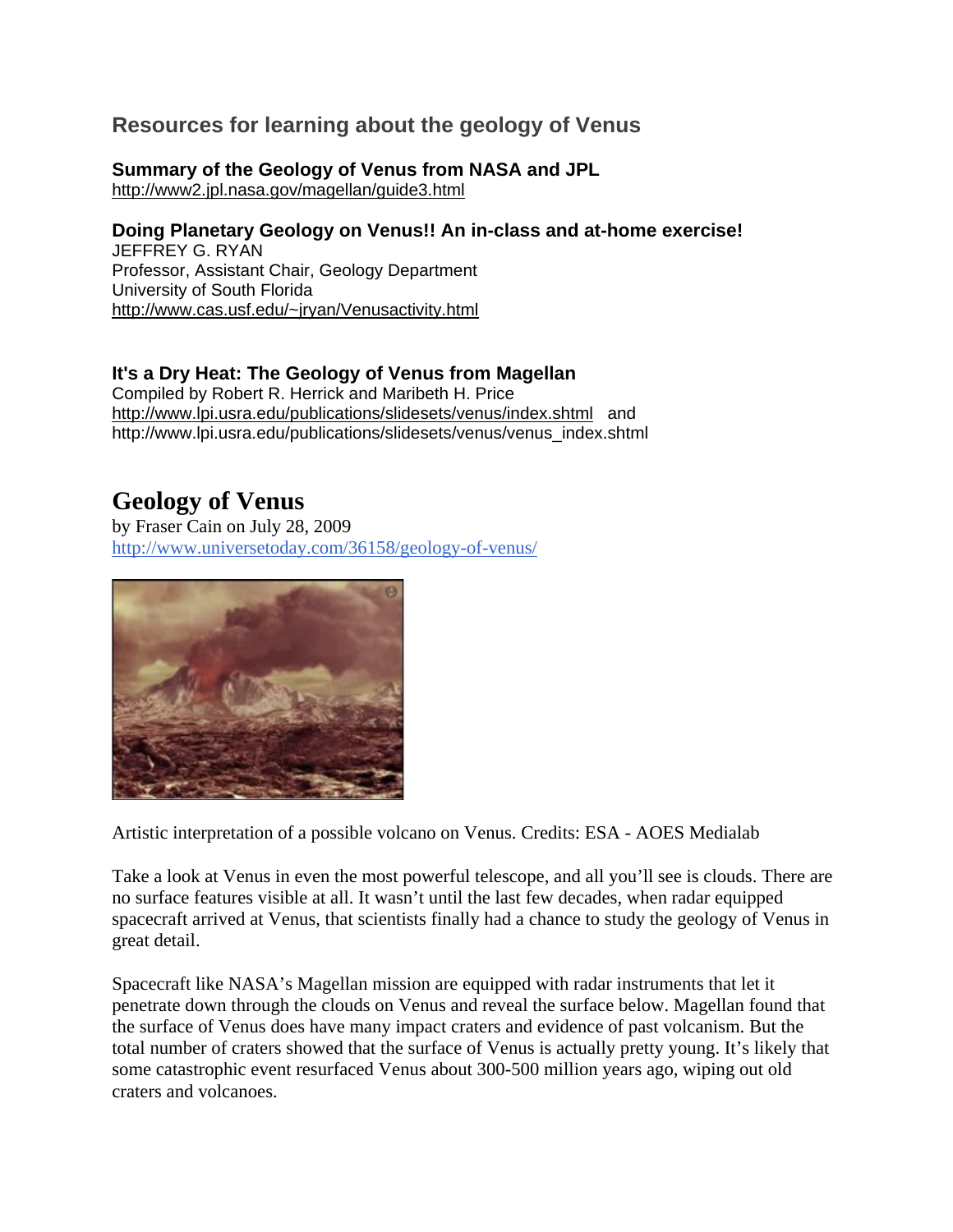Unlike Earth, Venus doesn't have plate tectonics. It's possible that the planet had them in the ancient past, but rising temperatures shut them down and helped the planet go into a runaway greenhouse cycle. Carbon on Earth is trapped by plants, and is then recycled into the Earth through plate tectonics. But on Venus, the tectonic system shut down, so carbon was able to build up to tremendous levels. This cycle thickened the atmosphere, raised temperatures with its greenhouse effect, releasing more carbon, raising temperatures even higher… etc.

There are volcanoes on Venus; scientists have identified more than 100 isolated shield volcanoes. And there are thousands and maybe even millions of smaller volcanoes less than 20 km across. Many of these have a strange dome-shaped structure, believed to have formed when plumes of magma thrust the crust upward and then collapsed.

Scientists can't be exactly sure what the internal structure of Venus is like, but based on its density, Venus is probably similar to Earth in composition. It's believed to have a solid or liquid core of metal 3,000 km across. This is surrounded by a mantle of rock 3,000 km thick, and then a thin crust of solid rock about 50 km thick.

One big difference between Earth and Venus is the lack of a planetary magnetic field at Venus. It's believed that the Earth's magnetic field is driven by the convection of liquid metal at the Earth's core. If true, it means that Venus probably doesn't have the same kind of temperature differences at its core, and lacks the convection to sustain a planetary magnetic field.

We have written many articles about Venus for Universe Today. Here's an article about Venus' [wet, volcanic past](http://www.universetoday.com/34758/new-map-hints-at-venus-wet-volcanic-past/), and here's an article about how Venus [might have had continents and oceans](http://www.universetoday.com/23651/venus-possibly-had-continents-oceans/) in the ancient past.

Want more information on Venus? Here's a link to [Hubblesite's News Releases about Venus,](http://hubblesite.org/newscenter/archive/releases/solar-system/venus/) and here's [NASA's Solar System Exploration Guide](http://solarsystem.nasa.gov/planets/profile.cfm?Object=Venus) to Venus. We have recorded a whole episode of Astronomy Cast that's only about planet Venus. Listen to it here, [Episode 50: Venus.](http://www.astronomycast.com/2007/08/episode-50-venus/)

Reference: [NASA Solar System Exploration: Geologic Landforms of Venus](http://solarsystem.nasa.gov/docs/Geologic_Landforms_Venus.pdf) [NASA Science: Blazing Venus](http://science.nasa.gov/science-news/science-at-nasa/2001/ast20feb_1/) [NASA Solar System Exploration: Venus](http://solarsystem.nasa.gov/planets/profile.cfm?Object=Venus)

Read more: <http://www.universetoday.com/36158/geology-of-venus/#ixzz1wssrPd6j>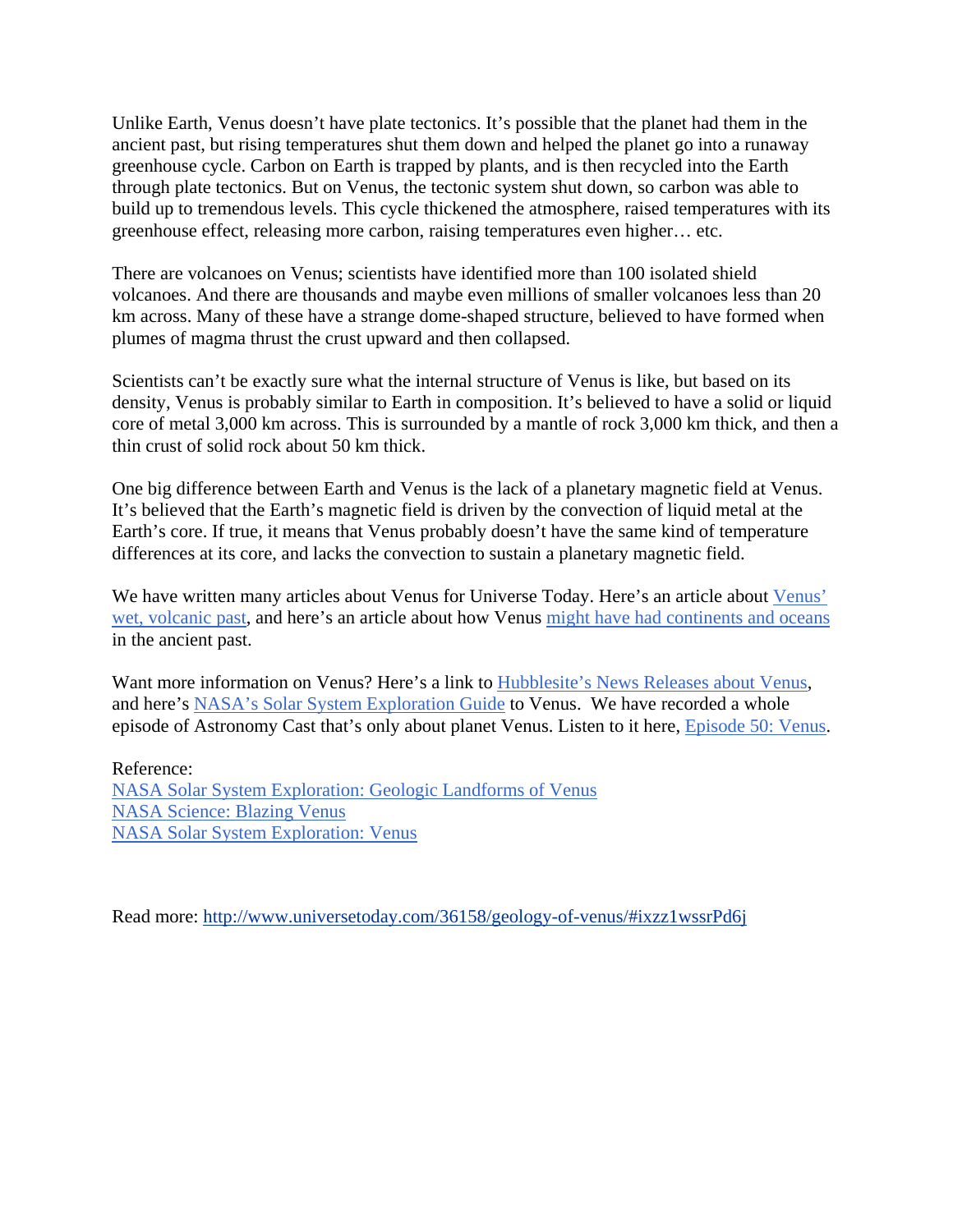# **The Baffling Geology of Venus**

#### By [Andrew Alden](http://geology.about.com/bio/Andrew-Alden-453.htm) http://geology.about.com/od/venus/a/aa\_venus.htm

Venus has always been mysterious. The earliest observers had two names for it, the Morning Star and the Evening Star. Telescopes showed only a disk of brilliant white, thick clouds hiding all trace of a surface beneath. More recently radar mappers, the Russian landers and other spacecraft studies have lifted Venus's veil to science, but today it remains mysterious.

Venus is almost a twin of Earth in terms of size, mass and composition. It's only slightly smaller, formed in the same neighborhood of the solar system, and has a large iron core and rocky silicate mantle. Like Earth, its crust is largely basalt (though on Earth the basalt is almost all hidden by the ocean).

#### **The Role of Heat in Venus Geology**

The key to the geology of Venus seems to be its heat. Start with its thick, choking atmosphere of nearly pure carbon dioxide. Air pressure on Venus's surface is about 90 times Earth's, the same as it would be a full kilometer under the ocean. This greenhouse gas is so effective at trapping the sun's heat that the ground of Venus is literally hot as a furnace, reaching around 450 degrees C (or 725 K) at the equator, year round. There is no water anywhere except a little high in the atmosphere. The white clouds are composed of sulfuric acid droplets.

The crust of Venus appears to be almost entirely volcanic and basaltic. There is nothing there like Earth's continents—no granitic rocks at all, high in silicon and oxygen (except possibly the high plateau called Ishtar Terra). Venus instead has large, bizarre fractured structures called coronae ("crowns") and tesserae ("mosaic chips"). There is no large-scale motion of the crust, no [plate](http://geology.about.com/od/platetectonics/a/About-Plate-Tectonics.htm)  [tectonics](http://geology.about.com/od/platetectonics/a/About-Plate-Tectonics.htm). On Earth, [plate tectonics](http://geology.about.com/library/bl/blnutshell_plate-tec.htm) is driven by surface cooling, which makes the cold plates denser than the soft rock layer beneath them. On Venus the surface cannot cool and the crust cannot overturn.

Nevertheless, the presence of lava everywhere we look on Venus means that deep heat from the underlying mantle and core can melt rocks and cause that magma to erupt. The eruptions appear random, unlike the organized lines and arcs of volcanoes on Earth. Is this all that ever happens? The way to answer that question is to study the geologic history of the planet in detail.

#### **Venus's Geologic History**

The backbone of planetary dating is crater counts. We have a good idea, from studying the other planets, of how old a surface is based on the number of craters it has. On all of Venus there are about 1000 craters, an unusually small number. The crater statistics tell us that although the planet is 4.6 billion years old, nothing on its surface is older than roughly 0.5 billion years. Almost all of Venus's history is a blank slate.

It looks as if half a billion years ago, all of Venus's surface was replaced. Within perhaps one-tenth that time, maybe 50 million years, almost all of the features we see were emplaced: highly deformed tesserae first, then large plains of lava heavily wrinkled in huge ridges. The lava flows that have occurred since that early period are fairly smooth and undisturbed. It is the picture of a thin, soft crust quickly growing harder and thicker as the mantle roiled beneath it. That's one working hypothesis.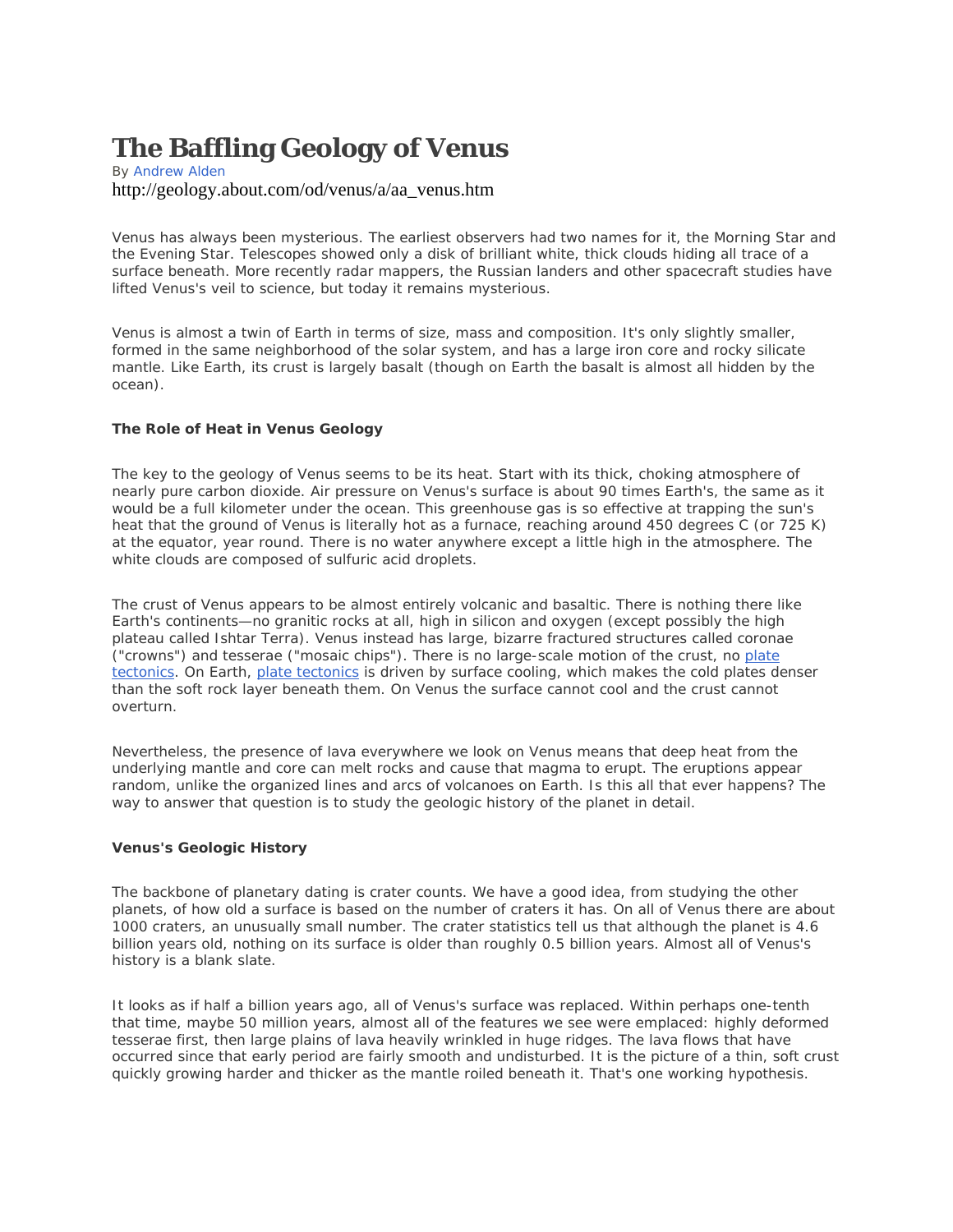It's easy to picture a gigantic planetary cycle in which Venus "boils over" and replaces its surface with a new lava crust. It's harder to prove such a model, or to say how fast it happens. Only with more information can we make progress. But there are no plans yet to return to Venus's surface (Venus [Express](http://sci.esa.int/science-e/www/area/index.cfm?fareaid=64), which arrived at Venus in 2006, and [Planet-C](http://www.isas.jaxa.jp/e/enterp/missions/planet-c/index.shtml), which failed to orbit Venus in December 2010, are both orbiter missions). For now we must work with the data we have—plus powerful computer simulations. Those suggest that Venus's wrinkled face may be due to hot flashes from above and below, as I explain next.

The radar mapping of Venus's surface has laid bare its mysterious wrinkled crust and given us hints about the mantle beneath. We also have a bit of insight into the iron core from the planet's magnetic field—that is, from its absence. No magnetic field means the core is not stirring. For stirring, or convection, to occur there must be heat below and cold above, just like the pot of water boiling on your stove. But Venus is hot all the way up to the surface.

Moreover, Venus may not have a solid inner core as Earth does. On Earth, energy is released as iron freezes onto the inner core, stirring the liquid metal above it. If Venus lacks this source of heat below and is not strongly cooled from above, then its core must be too sluggish to generate a magnetic field.

Earth's geomagnetic field protects us from a great deal of high-energy radiation from the sun. On Venus, all of that same radiation—more of it, actually, since the sun is closer—slams onto the atmosphere. In fact the more we study Venus, using computer simulations, the more the atmosphere matters. It is a most unusual greenhouse.

#### **The Deep Venus Greenhouse**

Carbon dioxide ( $CO<sub>2</sub>$ ) makes up 96 percent of Venus's dense atmosphere, retaining so much of the sun's energy that any ocean the planet once had was long ago boiled away. But two trace gases, water vapor and sulfur dioxide, have powerful effects too. The reason is that  $CO<sub>2</sub>$  isn't a perfect greenhouse—it allows certain wavelengths of radiation through. Water vapor and sulfur gases plug those holes. These two gases are released during volcanic eruptions, and if there are enough eruptions Venus gets a really bad fever.

These volcanic gases are removed from the atmosphere over millions of years. Water vapor breaks down under the intense solar radiation into oxygen and hydrogen, and the hydrogen escapes into space. That's how Venus lost its water ages ago. The sulfur gases react with the rocks on Venus's surface and leave the atmosphere from the bottom. But until these processes are finished the temperature rises significantly, 100 degrees or more. After a few million years the extra heat penetrates the crust to the upper mantle, bringing it closer than ever to melting. This feedback encourages more eruptions.

Researchers look at the massive eruptions of 500 million years ago, which resurfaced the whole planet, and ask what the volcanic gases from that cataclysm did. Their models suggest that the pulse of greenhouse heat actually expanded the crust, warping it to create the wrinkle ridges covering most of the surface. As the atmosphere cooled, the crust shrank to open cracks elsewhere on Venus. Smaller eruptions have similar but lesser effects.

#### **Venus's Crustal Turnover**

One might ask next how such a big crustal turnover happened. As with other planetary puzzles there are two possible causes, one from below and one from above. On Earth, the largest continental plates tend to trap heat beneath them, eventually causing them to break up. If Venus is considered a "oneplate planet," then such a breakup from below could start with one large eruption. Reinforced by atmospheric feedback, the disturbance would spread to affect everything at once.